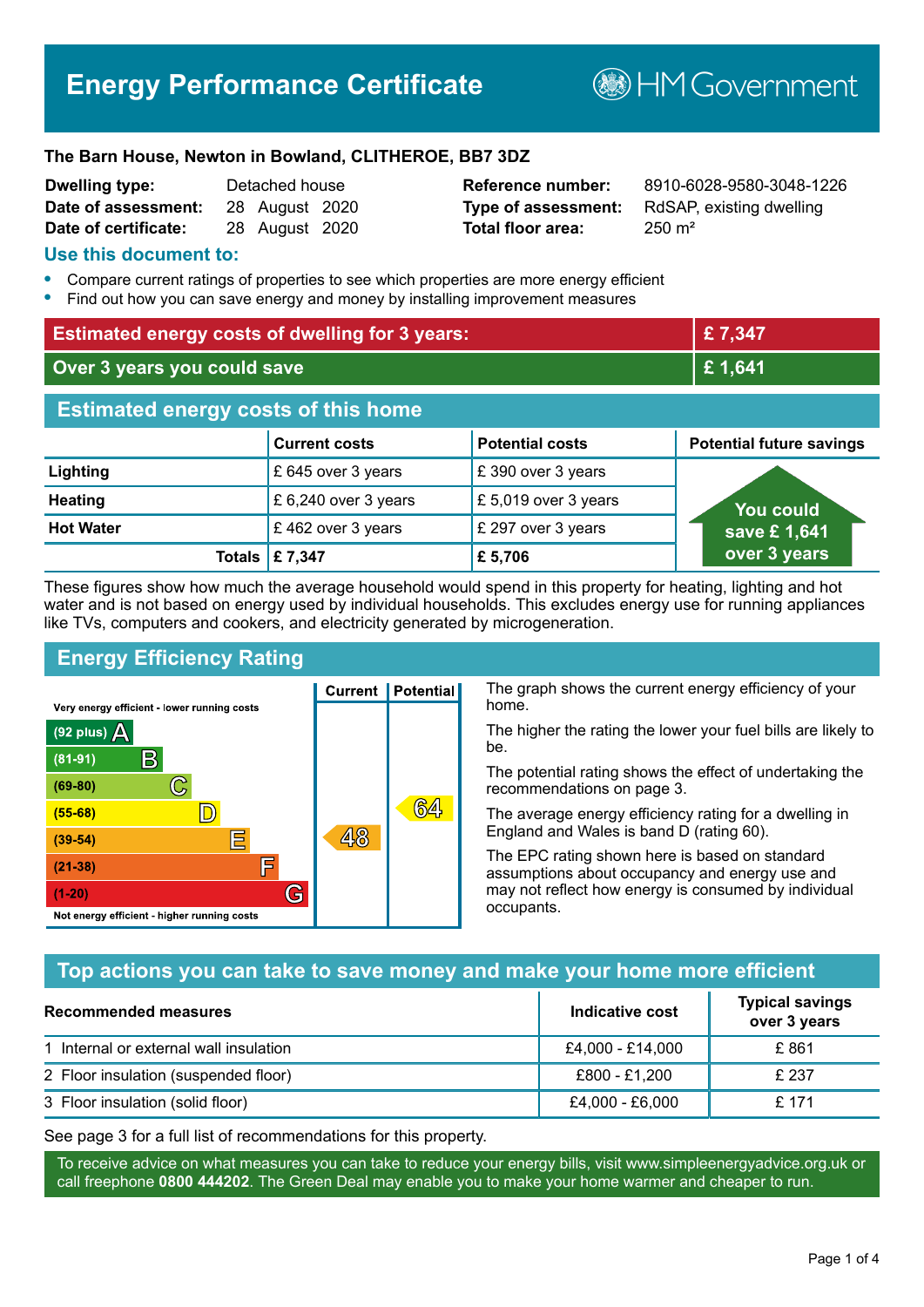| <b>Element</b>        | <b>Description</b>                                        | <b>Energy Efficiency</b> |
|-----------------------|-----------------------------------------------------------|--------------------------|
| Walls                 | Sandstone or limestone, as built, no insulation (assumed) | ★★☆☆☆                    |
|                       | Cavity wall, as built, insulated (assumed)                | ★★★★☆                    |
| Roof                  | Pitched, no insulation (assumed)                          | $\star$ * * * *          |
|                       | Pitched, insulated (assumed)                              | ★★★★☆                    |
| Floor                 | Solid, no insulation (assumed)                            |                          |
|                       | Suspended, no insulation (assumed)                        |                          |
| Windows               | Fully double glazed                                       | ★★★★☆                    |
| Main heating          | Boiler and radiators, oil                                 | ★★★☆☆                    |
| Main heating controls | Programmer, room thermostat and TRVs                      | ★★★★☆                    |
| Secondary heating     | Room heaters, wood logs                                   |                          |
| Hot water             | From main system                                          | ★★★☆☆                    |
| Lighting              | Low energy lighting in 34% of fixed outlets               | ★★★☆☆                    |

#### **Summary of this home's energy performance related features**

Current primary energy use per square metre of floor area: 225 kWh/m² per year

The assessment does not take into consideration the physical condition of any element. 'Assumed' means that the insulation could not be inspected and an assumption has been made in the methodology based on age and type of construction.

See addendum on the last page relating to items in the table above.

#### **Low and zero carbon energy sources**

Low and zero carbon energy sources are sources of energy that release either very little or no carbon dioxide into the atmosphere when they are used. Installing these sources may help reduce energy bills as well as cutting carbon. The following low or zero carbon energy sources are provided for this home:

**•** Biomass secondary heating

#### **Your home's heat demand**

For most homes, the vast majority of energy costs derive from heating the home. Where applicable, this table shows the energy that could be saved in this property by insulating the loft and walls, based on typical energy use (shown within brackets as it is a reduction in energy use).

| <b>Heat demand</b>           | <b>Existing dwelling</b> | Impact of loft<br>insulation | Impact of cavity<br>wall insulation | Impact of solid<br>wall insulation |
|------------------------------|--------------------------|------------------------------|-------------------------------------|------------------------------------|
| Space heating (kWh per year) | 38.579                   | (7, 569)                     | N/A                                 | (5,998)                            |
| Water heating (kWh per year) | 2,933                    |                              |                                     |                                    |

You could receive Renewable Heat Incentive (RHI) payments and help reduce carbon emissions by replacing your existing heating system with one that generates renewable heat, subject to meeting minimum energy efficiency requirements. The estimated energy required for space and water heating will form the basis of the payments. For more information, search for the domestic RHI on the www.gov.uk website.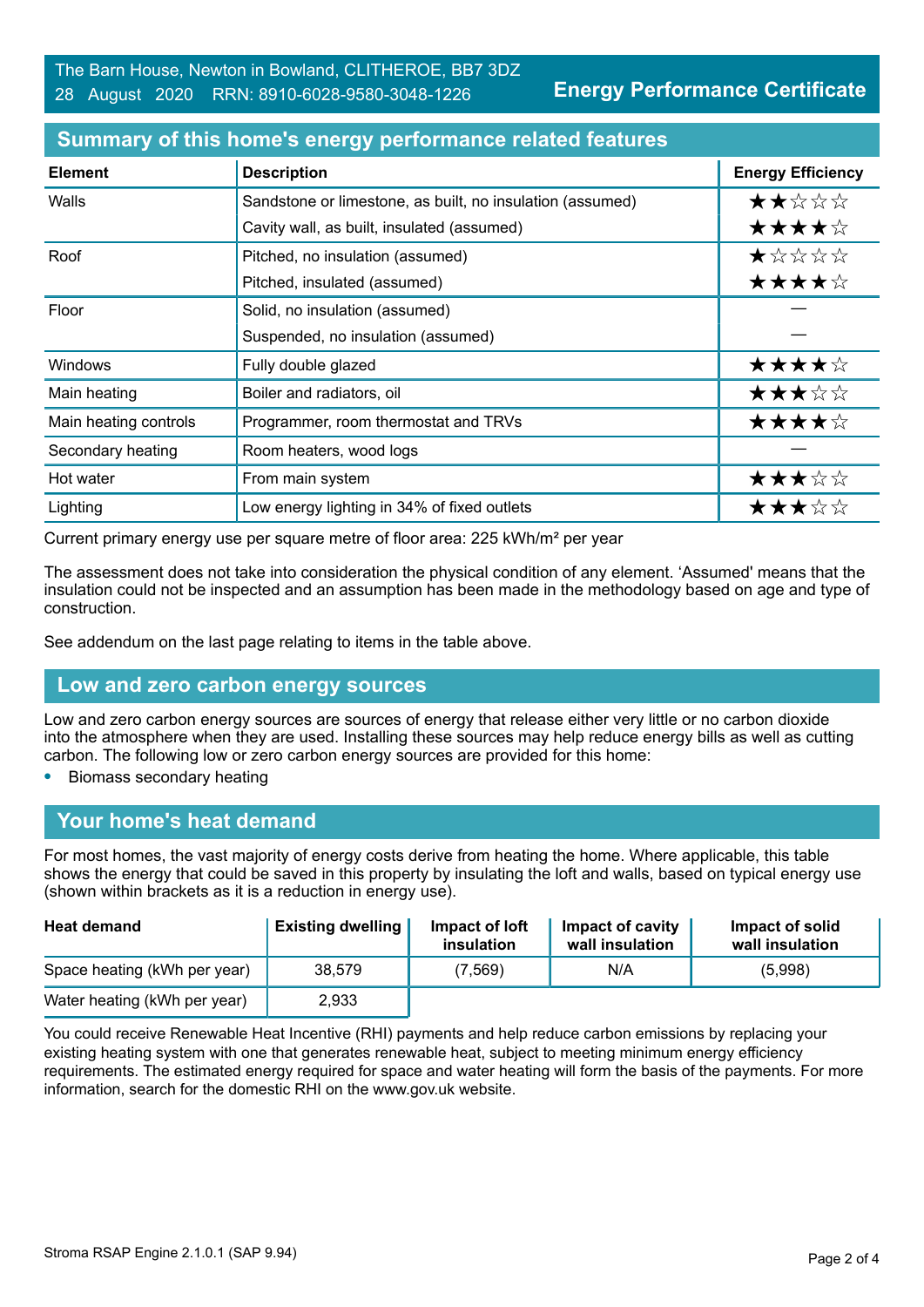#### The Barn House, Newton in Bowland, CLITHEROE, BB7 3DZ 28 August 2020 RRN: 8910-6028-9580-3048-1226

#### **Recommendations**

The measures below will improve the energy performance of your dwelling. The performance ratings after improvements listed below are cumulative; that is, they assume the improvements have been installed in the order that they appear in the table. To receive advice on what measures you can take to reduce your energy bills, visit www.simpleenergyadvice.org.uk or call freephone 0800 444202. Before installing measures, you should make sure you have secured the appropriate permissions, where necessary. Such permissions might include permission from your landlord (if you are a tenant) or approval under Building Regulations for certain types of work.

| <b>Recommended measures</b>               | Indicative cost   | <b>Typical savings</b><br>per year | <b>Rating after</b><br>improvement |
|-------------------------------------------|-------------------|------------------------------------|------------------------------------|
| Internal or external wall insulation      | £4,000 - £14,000  | £ 287                              | <b>E54</b>                         |
| Floor insulation (suspended floor)        | £800 - £1,200     | £79                                | <b>D56</b>                         |
| Floor insulation (solid floor)            | £4,000 - £6,000   | £ 57                               | <b>D57</b>                         |
| Low energy lighting for all fixed outlets | £205              | £74                                | <b>D58</b>                         |
| Solar water heating                       | £4,000 - £6,000   | £ 50                               | <b>D59</b>                         |
| Solar photovoltaic panels, 2.5 kWp        | $£3,500 - £5,500$ | £ 307                              | <b>D64</b>                         |

# **Financial Support and the Green Deal**

Green Deal Finance allows you to pay for some of the cost of your improvements in instalments under a Green Deal Plan (note that this is a credit agreement, but with instalments being added to the electricity bill for the property). The availability of a Green Deal Plan will depend upon your financial circumstances. There is a limit to how much Green Deal Finance can be used, which is determined by how much energy the improvements are estimated to **save** for a 'typical household'.

You may also be able to obtain support towards repairs or replacements of heating systems and/or basic insulation measures under the ECO scheme, provided that you are in receipt of qualifying benefits or tax credits. To learn more about this scheme and the rules about eligibility, visit www.simpleenergyadvice.org.uk or call freephone **0800 444202** for England and Wales.